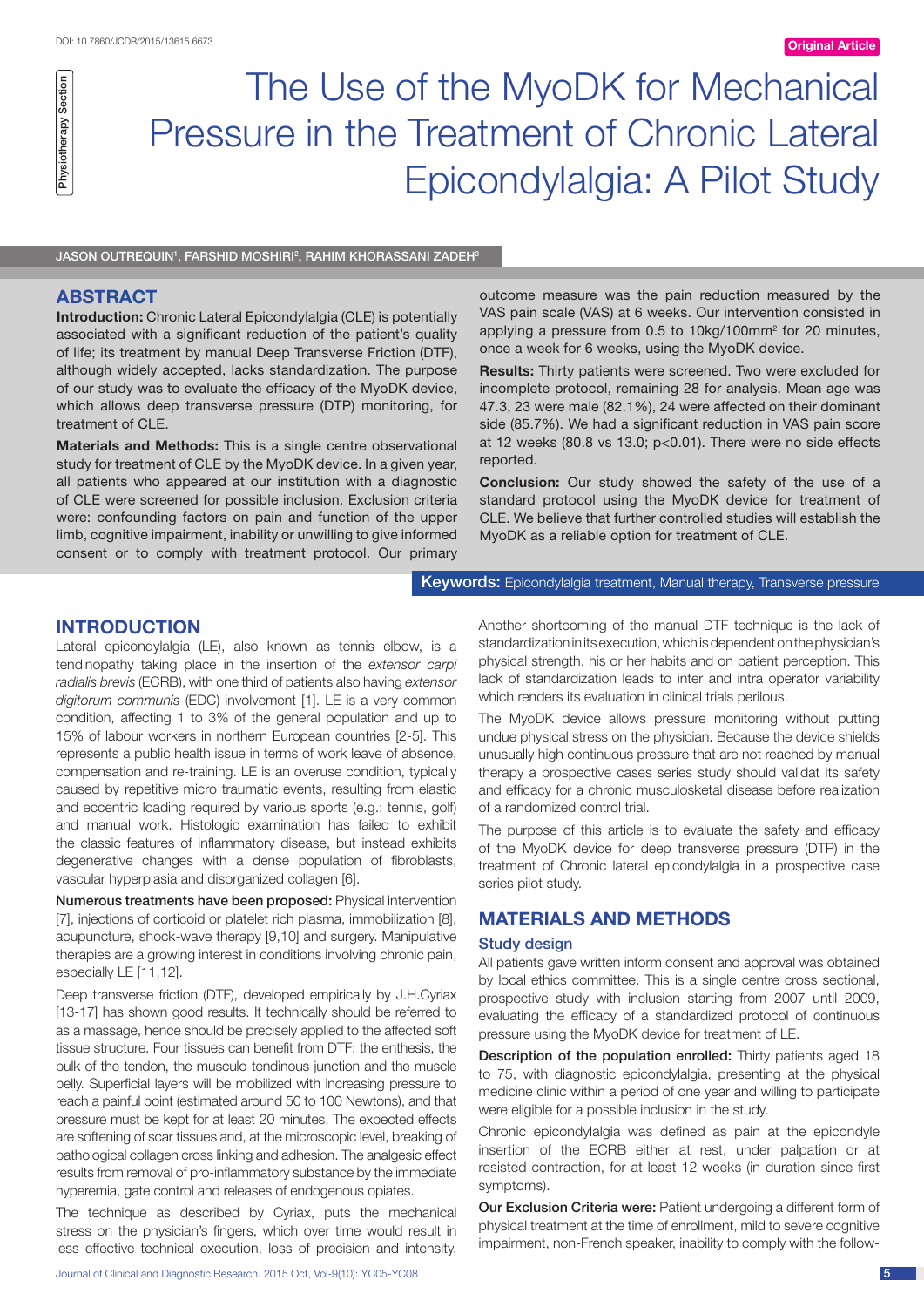up, inability for the patient or their legal representative to provide informed consent.

Standardized continous pressure protocol: Treatment was administered by a physiotherapist or a medical doctor. A progressively increasing pressure using MyoDK dynamometer was applied to the epicondyle insertion of the ECRB until the pain pressure threshold (PPT), defined as unbearable pain was reached. The PPT minus one third of its value was then sustained for 90 seconds. The common insertion and the bulk of ECRB and ECB were treated.

The process was repeated 10 times to reach a total treatment time of 20 minutes. The pressure applied started at 0.5kg/100mm<sup>2</sup> and the PPT was usually reached after 3 seconds at 1.5 kg/100mm<sup>2</sup> with 0.5kg/100mm<sup>2</sup>/s increments. The initial PPT was used as a reference as the minimal pressure to reach and to surpass in following visits. The patients received treatment once a week for a total of 6 treatment sessions.

**Dynamometer:** The MyoDK is a medical device that can quantify the amount of pressure (kg/100mm<sup>2</sup>) applied onto a patient's body using a dynamometer. The Dynamometer is located directly on the divide between the physician and the patient, [Table/Fig-1] with practitioner's body weight used as the pressure source.



**[Table/Fig-1]:** Dynamometer

**Outcome measures:** Our primary outcome measure was the difference in the pain during activities the last 2 days between the patient's first clinic visit and his last visit at the end of the treatment period at 6 weeks.

For each evaluation of pain, Visual Analoguous Scale (VAS) was used and graded from 0 to 100, 0 representing "no pain" and 100 "the worst pain imaginable".

**Primary outcome:** Pain by VAS during activities evaluated patient global pain during last 48 hours on activities with VAS Pain Scale.

Secondary outcome measures: Number of patient lost to followup, Pain by VAS under pressure evaluated pain during the application of initial PPT at the insertion of ECRB.

Pain by VAS during contraction evaluated pain during a maximal hand griped resisted contraction. VAS Handicap evaluated fonctional limitation on daily living evaluated by the patient graded from 0 to 100, 0 representing no fonctionnal limitation et 100 maximal fontionnal limitation. Our null hypothesis was that there will be no difference in the patient's VAS during activities between their first and last clinic visit at 12 weeks.

## **Data collection and analysis**

Data regarding demographics, activity level, patient's history, previous treatment received were collected upon first clinical encounter. VAS was collected at the first patient visit, at 3 weeks and at 6 weeks. The need to switch to another treatment modality was assessed at the final follow- up visit.

Data analysis was completed using SYSTAT® 9 for Windows®.

Results will be expressed as a mean for continuous variables (VAS pain score at each time point, age, BMI, height, weight) and as a percentage for categorical variables (gender, laterality).

To assess a difference in our primary outcome measure, we used a paired T-test comparing the mean of the differences between the initial VAS and VAS at 3 and 6weeks. A value of p<0.05 was considered statistically significant.

## **Results**

During a one year period, we enrolled 30 patients, 2 patients were lost to follow-up between their initial visit and their 6 week visit and were not included in the statistical analysis. The mean age was 47.3 (ranging from 30 to 64), mean BMI was 25.2 (ranging from 19 to 37.3). Twenty-three (82.1%) were male, 26 (92.8%) were affected on the right side and 24 (85.7%) were affected on their dominant side [Table/Fig-2]. VAS, Handicap, PPT at the initial visit, 3 weeks and 6 weeks is shown in [Table/Fig-3]. The results of our comparison between endpoints are summarized in [Table/Fig-4]. No patients needed or asked to be switched to another treatment modality.

| <b>Values</b>             |
|---------------------------|
| 82.1%                     |
| $47.3 \pm 9.2$ [30; 64]   |
| $70 \pm 15.2$ [45 : 100]  |
| $166 \pm 10.7$ [154.194]  |
| $25.2 \pm 4.4$ [19; 37.3] |
| 9208%                     |
| 85.7%                     |
|                           |

#### **[Table/Fig-2]:** Baseline caracteristics

|                                                                                         | Initial $(n=28)$           | $3$ weeks $(n=28)$       | $6$ weeks $(n=28)$        |  |  |
|-----------------------------------------------------------------------------------------|----------------------------|--------------------------|---------------------------|--|--|
| VAS durina<br>activities                                                                | $80.8 \pm 19.6$ [25 ; 100] | $35.4 \pm 17.1$ [4 ; 76] | $13.0 \pm 10.1$ [2; 54]   |  |  |
| VAS Pain under<br>pressure                                                              | $87.3 \pm 14.3$ [54; 100]  | $47.8 \pm 13.0$ [25; 78] | $13.2 \pm 8.5$ [2; 34]    |  |  |
| VAS Pain during<br>contraction                                                          | $76.6 \pm 21.1$ [19; 98]   | $33.8 \pm 16.6$ [8 : 80] | $10.6 \pm 7.1$ [1; 29]    |  |  |
| VAS Handicap                                                                            | $70.8 \pm 20.0$ [28; 98]   | $30.6 \pm 17.3$ [11; 64] | $8.5 \pm 8.2$ [2; 30]     |  |  |
| <b>PPT</b>                                                                              | $0.4 \pm 0.3$ [0 : 1]      | $2.2 \pm 1.5$ [0 ; 4.1]  | $3.7 \pm 2.1$ [0.5 ; 8.2] |  |  |
| <b>[Table/Fig-3]:</b> Comparison of VAS during activities, VAS Pain under pressure, VAS |                            |                          |                           |  |  |

Pain during contraction , VAS Handicap and PPT at the initial visit with visit at 3 weeks and at 6 weeks time period (mean ± SD; [range])<br>No patients needed or asked to be switched to another treatment modality

|                                | Initial-3 weeks | 3 weeks-6 weeks | Inital-6 weeks |
|--------------------------------|-----------------|-----------------|----------------|
| VAS during activities          | $-44.5*$        | $-23.5*$        | $-66.2*$       |
| VAS Pain under pressure        | $-39.0*$        | $-35.4*$        | $-73.2*$       |
| VAS Pain during<br>contraction | $-39.4*$        | $-23.7*$        | $-62.0*$       |
| VAS Handicap                   | $-22.8*$        | $-22.7*$        | $-61.2*$       |
|                                |                 |                 |                |

**[Table/Fig-4]:** Comparison in VAS at \*p<0.01

## **Discussion**

A recently updated meta-analysis by Loew [17] does not find sufficient evidence in favor of DTF on pain, improvement of grip strength and fonctional status. One randomized controlled trial with 40 patients with lateral epicondylalgia was included in the analysis and did not show statistically significant result in favor DTF. Many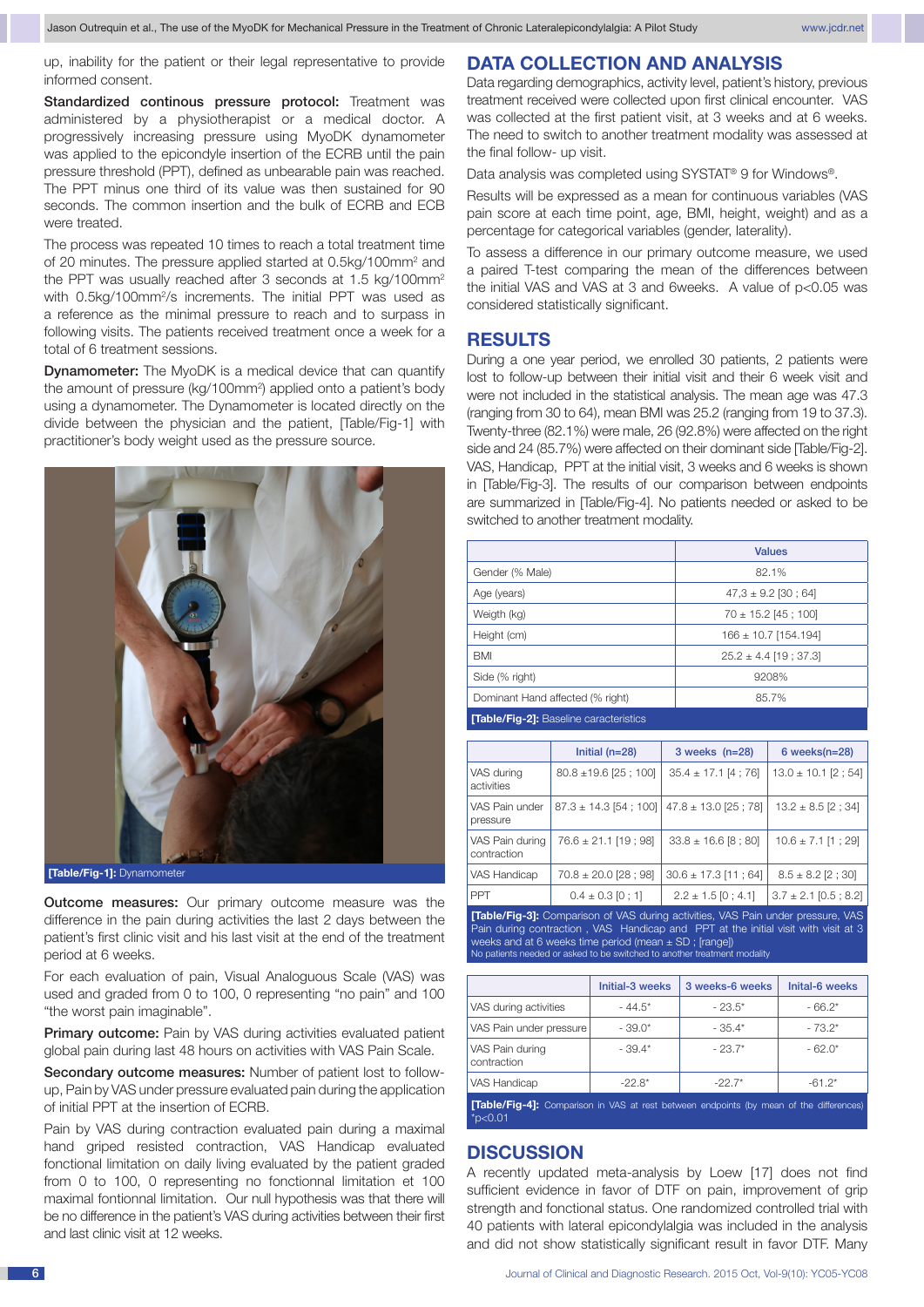studies are excluded from analysis for insufficient methodological quality but no studies include a DTP technique in their protocol.

Our pilot study show a significant benefit of the use of the MyoDK for DTP in lateral epicondylalgia. We were able to show a significant reduction in pain using DTP at both 3 and 6 weeks follow ups. Moreover, only 2 patients were lost to follow-up and no patient asked or needed to be switched to another treatment modality, which make the use of the MyoDK for a standardized DTF protocol a very well tolerated and accepted treatment.

The treatment is safe because perpendicular application of pressure causes no shear stress on the different layers of tissue with therefore very low risk of lesion. Moreover this can also explain why this treatment modality is much more tolerated than DTF. After a few sessions pressure superior to 6 kg/100mm<sup>2</sup> could be applied.

Our study is the first to address the problem of pressure measurement during treatment in epicondylalgia. By defining and recording the pain threshold at the location of the epicondylalgia, at each visit, we were able to apply consistent pressure and show the patient his progress. The procedure has allowed great adherence of the patients with low rate lost to follow up. There hasn't been any adverse effect reported although the treatment protocol was reaching pain thresholds at each study. To our knowledge the maximum amount of pressure that can be reached by applying pressure perpendicularly to a tendon hasn't been study. However Kukulka has reached 10 kg (N/mm<sup>2</sup>) on Achille tendon [18]

Having a numeric value for the pressure applied allows for low inter and intra operator variability, which is fundamental for the evaluation of new techniques, and solves for a major shortcoming in the evaluation of any manual therapy.

High pressure are difficult to reach for the therapist because they put tremendous pressure on his/her hands, most notably the trapeziometacarpal joint and can result in trapeziometacarpal joint degenerative disease over the long term [19]. Moreover those high are rarely reached and most probably never sustained because of human biomecanic physiological limitation. The MyoDK device allows the application of high pressure on the treatment area using the physician's body weight and eliminating pressure from the physician's hand. This is of significant importance in the treatment of obese patients or athletes with high muscular density, and to avoid physician chronic hand pain.

Our pressure protocol is similar to DTF but is less painful because there are no transverse friction and is therefore closer to manual ischemic compression. The emergence of the myofascial trigger point concept as a potential generator of myosfascial pain in epicondylalgia was reviewed by Shmushkevich [20] and offers a insightful approach to the relevance of ischemic compression technique for the treatment of musculo-skeletal pain. Contrary to ischemic compression the device allows modulation of the pressure applied during the treatment, probably modulating ischemic pressures.

Perpendicular pressure or DTF has the ability to modify tissue intrinsic property by increasing tolerance to strech. At the microscopic level those techniques probably modifies collagen cross-linking [6]. At the difference of stretching manipulation (as in the glinding technique) direct pressure techniques probably have the potential to modify collagen hydratation and collagen unfolding [21,22].

Physical therapy literature offers one pilot study by McLean and al., [23], that aimed to physically evaluate the pressure required to produce analgesia during manual therapy. The manipulative treatment aimed to realize a lateral glide and was to be associated with voluntary movement of the patient. They found the best results were obtained with higher pressure applied. Similarly, each treatment in our study aimed to reach higher pressure and was a criterion for follow-up during the course of the treatment.

Kukulka and et al., [18] found that by doing perpendicular pressure on Achille tendon, H reflex was decreased in soleus muscle but there was not difference between 5 and 10 kg pressure [18].

Pain regulating mechanism i.e diffuse noxious inhibitory control by treating arm at different locations, are present but we believe there is poor if any neurological sustained effect [18,20,24].

In this study, the use of the MyoDK for DTF in the treatment of LE had favorable results as we were able to significantly improve patient pain using a reliable and reproducible protocol. In this study chronic patient can be considered their own control if we consider the length of symptoms. Our next steps in the evaluation of this new technique are to compare the MyoDK for DTP to other treatments modalities in a randomized-controlled trial and allow us to better define the indications for this intervention

#### **Conclusion**

The use of the MyoDK for DTF of chronic lateral epicondylalgia showed good tolerability with no side effect. Besides significant pain reduction at 3 and 6 weeks were observed. The use of MyoDK allows reproducible pressure application for standardization of treatment, while significantly reducing stress to the physician's hand.

#### **References**

- [1] Verhaar JA. Tennis elbow. Anatomical, epidemiological and therapeutic aspects. *International orthopaedics*. 1994;18(5):263-67.
- [2] Allander E. Prevalence, incidence, and remission rates of some common rheumatic diseases or syndromes. *Scandinavian journal of rheumatology.*  1974;3(3):145-53.
- [3] Herquelot E, Gueguen A, Roquelaure Y, Bodin J, Serazin C, Ha C, et al. Workrelated risk factors for incidence of lateral epicondylitis in a large working population. *Scandinavian Journal of Work, Environment & Health*. 2013;39(6):578-  $88.$
- [4] Kurppa K, Viikari-Juntura E, Kuosma E, Huuskonen M, Kivi P. Incidence of tenosynovitis or peritendinitis and epicondylitis in a meat-processing factory. *Scandinavian Journal of Work, Environment & Health*. 1991;17(1):32-37.
- [5] Rosenbaum DA, Grzywacz JG, Chen H, Arcury TA, Schulz MR, Blocker JN, et al. Prevalence of epicondylitis, rotator cuff syndrome, and low back pain in Latino poultry workers and manual laborers. *American Journal of Industrial Medicine*. 2013;56(2):226-34.
- Kraushaar BS, Nirschl RP. Tendinosis of the elbow (tennis elbow). Clinical features and findings of histological, immunohistochemical, and electron microscopy studies. *The Journal of Bone and Joint Surgery American volume*. 1999;81(2):259-78.
- [7] Bisset L, Paungmali A, Vicenzino B, Beller E. A systematic review and metaanalysis of clinical trials on physical interventions for lateral epicondylalgia. *British Journal of Sports Medicine*. 2005;39(7):411-22;
- [8] Bisset L, Beller E, Jull G, Brooks P, Darnell R, Vicenzino B. Mobilisation with movement and exercise, corticosteroid injection, or wait and see for tennis elbow: randomised trial. *Bmj*. 2006:4;333(7575):939.
- [9] Extracorporeal shock wave therapy for the treatment of lateral epicondylitis. *Orthopedics*. 2011;34(1):37.
- [10] Buchbinder R, Green SE, Youd JM, Assendelft WJ, Barnsley L, Smidt N. Systematic review of the efficacy and safety of shock wave therapy for lateral elbow pain. *The Journal of Rheumatology*. 2006;33(7):1351-63.
- [11] Herd CR, Meserve BB. A systematic review of the effectiveness of manipulative therapy in treating lateral epicondylalgia. *The Journal of Manual & Manipulative therapy*. 2008;16(4):225-37.
- [12] Hoogvliet P, Coert JH, Friden J, Huisstede BM, European Hg. How to treat Guyon's canal syndrome? Results from the European HANDGUIDE study: a multidisciplinary treatment guideline. *British Journal of Sports Medicine*. 2013;47(17):1063-70.
- [13] Nagrale AV, Herd CR, Ganvir S, Ramteke G. Cyriax physiotherapy versus phonophoresis with supervised exercise in subjects with lateral epicondylalgia: a randomized clinical trial. *The Journal of Manual & Manipulative Therapy*. 2009;17(3):171-78.
- [14] Stasinopoulos D, Johnson MI. Cyriax physiotherapy for tennis elbow/lateral epicondylitis. *British Journal of Sports Medicine*. 2004;38(6):675-77.
- [15] Viswas R, Ramachandran R, Korde Anantkumar P. Comparison of effectiveness of supervised exercise program and Cyriax physiotherapy in patients with tennis elbow (lateral epicondylitis): a randomized clinical trial. *The Scientific World Journal*. 2012;2012:939645.
- [16] Joseph MF, Taft K, Moskwa M, Denegar CR. Deep friction massage to treat tendinopathy: a systematic review of a classic treatment in the face of a new paradigm of understanding. *Journal of Sport Rehabilitation*. 2012;21(4):343-53.
- [17] Loew. Deep transverse friction massage for treating lateral elbow or lateral knee tendinitis. *Cochrane Database Syst Rev*. 2014;11:CD003528
- [18] Kukulka CG, Haberichter PA, Mueksch AE, Rohrberg MG A Special Communication Muscle Pressure Effects on Motoneuron Excitability: *Phys Ther.* 1987; 67:1720-22.
- [19] Chevalier X, Maheu E. Rhizarthrosis. *Rev Prat*. 2012;62(5):639.
- [20] Shmushkevich Y, Kalichman L. Myofascial pain in lateral epicondylalgia: a review. *J Bodyw Mov Ther.* 2013;17(4):434-39.
- [21] Schleip and al. (2012) Strain hardening of fascia: static stretching of dense fibrous connective tissues can induce a temporary stiffness increase accompanied by enhanced matrix hydration. *J Bodyw Mov Ther*. 2012;16(1):94-100